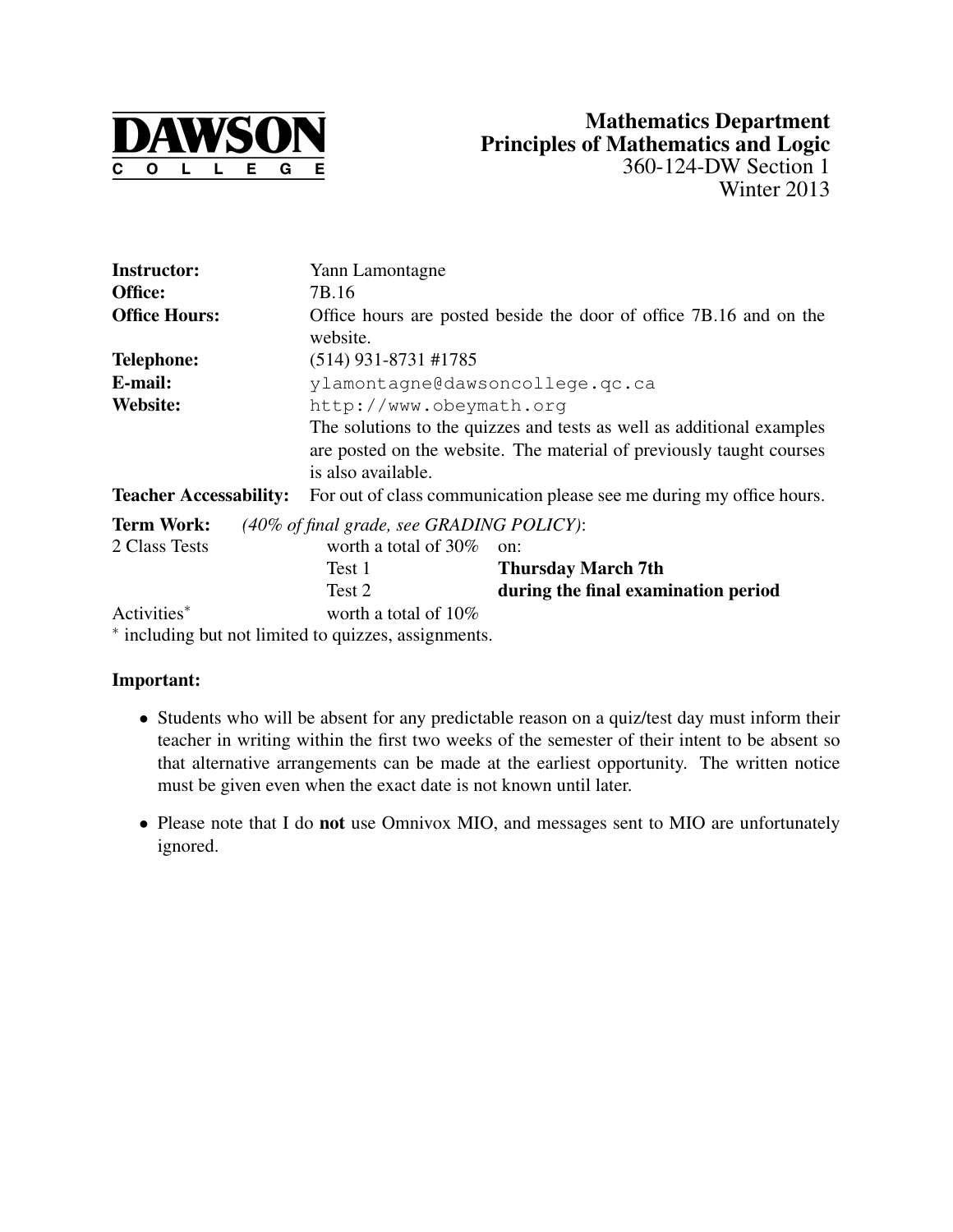

### **COURSE OBJECTIVES**

The purpose of this course is to introduce students in the Liberal Arts program to the nature of mathematics from the point of view of the professional mathematician. We will not only describe what the professional mathematician does, but actually engage in this kind of activity within the limits of the background of the students and the time constraints of the course.

This course intends to introduce students to the nature of mathematical reasoning, and to certain theoretical considerations central to it, such as validity, proof, axiom, postulate, etc. Among the subjects included in this course are deductive systems, inductive logic, and axiomatic structures and their importance in much of ordinary mathematics (the decimal system, alternative number system, elementary arithmetic and algebra, Euclidian and non-Euclidian geometries, functions, calculus, etc.). The course also examines the distinction between pure and applied mathematics, and the reasons that mathematics seems to be virtually indispensable as the language of science.

### **COURSE COMPETENCIES**

This course will allow the student to fully achieve the competency:

*032B: To demonstrate the importance of the principles, ideas and methods of logic and mathematics as disciplines.* 

#### **Elements of the Competency:**

- 1. To recognize the nature of logical reasoning and of mathematical reasoning.
- 2. To formulate arguments in accordance with the central concepts of mathematics and logic.
- 3. To explain relationships between mathematics, logic and other disciplines.
- 4. To apply deductive systems and inductive systems in various instances.
- 5. To do an assignment in an area of mathematics and logic.

### **COURSE ORGANISATION**

The course is divided into two components: the mathematics component and the logic component. The latter consisting of two hours *(Lab.)* per week and the former of three hours *(Lecture).* The contents of the components are listed under the section **COURSE CONTENT & TENTATIVE SCHEDULE.**

### **TEACHING METHODS**

A lecture/discussion/problem session will be employed. It is important for the student to keep up with the classroom material, and to do the homework on time.

Problem solving is an essential component of this course. The student is expected to solve problems, and to present his solutions in a logical and coherent fashion.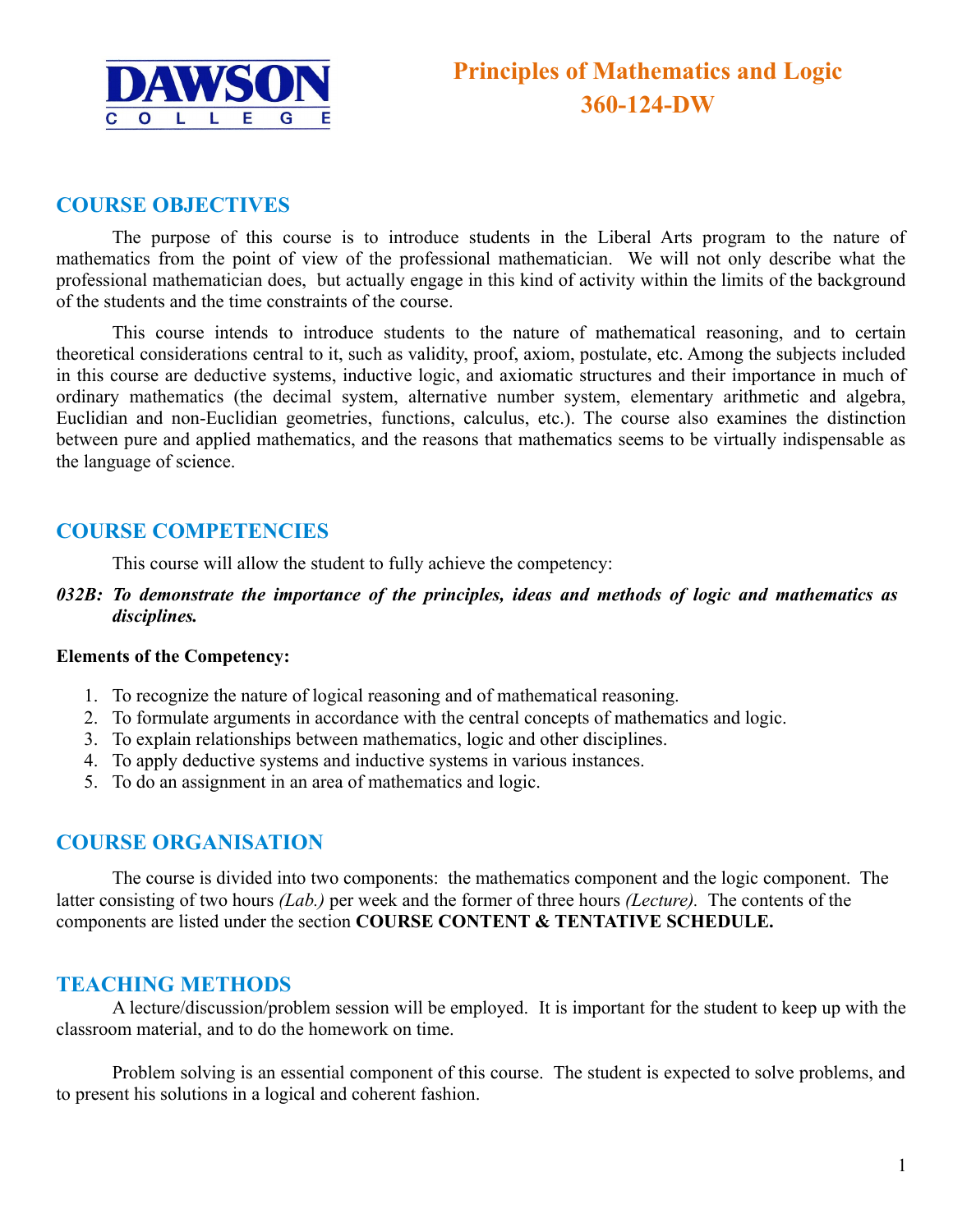### **PRE-REQUISITE**

Registration in the Liberal Arts Program.

### **PONDERATION**

3-2-3

#### **EVALUATION SCHEME AND SCHEDULE**

The Institutional Student Evaluation Policy (ISEP) is designed to promote equitable and effective evaluation of student learning and is therefore a crucial policy to read and understand. The policy describes the rights and obligations of students, faculty, departments, programs, and the College administration with regard to evaluation in all your courses, including grade reviews and resolution of academic grievance. ISEP is available on the Dawson website.

### **GRADING POLICY**

The final grade is based on the two course components:

| <b>Mathematics Component:</b> | 60% |
|-------------------------------|-----|
| Logic Component:              | 40% |

### **ATTENDANCE AND COURSE PARTICIPATION REQUIREMENTS**

Students should refer to the Institutional Student Evaluation Policy (ISEP section III-C) regarding attendance.

*Attendance is recommended for the successful completion of the course.*

### **LITERACY STANDARDS**

Problem solving is an essential component of this course. Students will be expected to analyze problems stated in words, to present their solutions logically and coherently, and to display their answers in a form corresponding to the statement of the problem, including appropriate units of measurement. Marks will be deducted for work which is inadequate in these respects, even though the answers may be numerically correct.

### **STUDENT OBLIGATIONS**

- (a) Students have an obligation to arrive on time and remain in the classroom for the duration of scheduled classes and activities.
- (b) Students have an obligation to write tests and final examinations at the times scheduled by the teacher or the College. Students have an obligation to inform themselves of, and respect, College examination procedures.
- (c) Students have an obligation to show respectful behavior and appropriate classroom deportment. Should a student be disruptive and/or disrespectful, the teacher has the right to exclude the disruptive student from learning activities (classes) and may refer the case to the Director of Student Services under the Student Code of Conduct.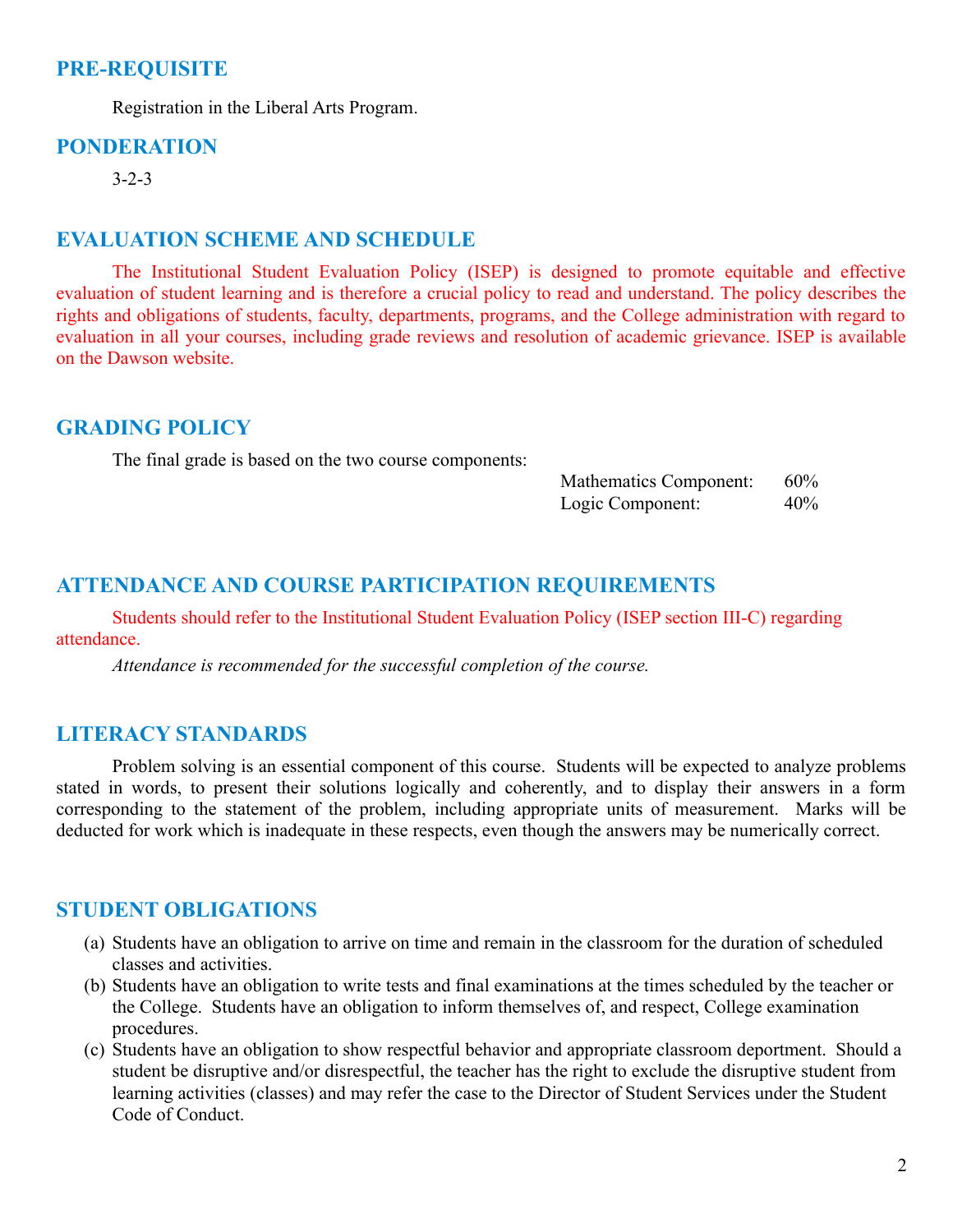(d) Electronic/communication devices (including cell phones, mp3 players, etc.) have the effect of disturbing the teacher and other students. All these devices must be turned off and put away. Students who do not observe these rules will be asked to leave the classroom.

*Everyone has the right to a safe and non-violent environment. Students are obliged to conduct themselves as stated in the Student Code of Conduct and in the ISEP section on the roles and responsibilities of students. (ISEP section II-D)*

# **ACADEMIC INTEGRITY**

### **Cheating in Examinations, Tests, and Quizzes**

**C**heating includes any dishonest or deceptive practice relative to formal final examinations, in-class tests, or quizzes. Such cheating is discoverable during or after the exercise in the evaluation process by the instructor. Such cheating includes, but is not limited to:

- (a) copying or attempting to copy another's work.
- (b) obtaining or attempting to obtain unauthorized assistance of any kind.
- (c) providing or attempting to provide unauthorized assistance of any kind.
- (d) using or possessing any unauthorized material or instruments which can be used as information storage and retrieval devices.
- (e) taking an examination, test, or quiz for someone else.
- (f) having someone take an examination, test, or quiz in one's place.

### **Unauthorized Communication**

Unauthorized communication of any kind during an examination, test, or quiz is forbidden and subject to the same penalties as cheating.

#### **Plagiarism on Assignments and the Comprehensive Examination**

Plagiarism is the presentation or submission by a student of another person's assignments or Comprehensive Assessment as his or her own. Students who permit their work to be copied are considered to be as guilty as the plagiarizer.

### **Penalties**

Cheating and plagiarism are considered extremely serious academic offences. Action in response to an incident of cheating and plagiarism is within the authority of the teacher.

Penalties may range from zero on a test, to failure in the course, to suspension or expulsion from the college.

According to ISEP, the teacher is required to report to the Sector Dean all cases of cheating and plagiarism affecting a student's grade. (see ISEP section IV-C.)

### **INTENSIVE COURSE CONFLICTS & POLICY ON RELIGIOUS OBSERVANCE**

If a student is attending an intensive course, the student must inform the teacher, within the first two weeks of class, of the specific dates of any anticipated absences.

Students who wish to observe religious holidays must also inform each of their teachers in writing within the first two weeks of each semester of their intent to observe the holiday so that alternative arrangements convenient to both the student and the teacher can be made at the earliest opportunity. The written notice must be given even when the exact date of the holiday is not known until later. Students who make such arrangements will not be required to attend classes or take examinations on the designated days, nor be penalized for their absence.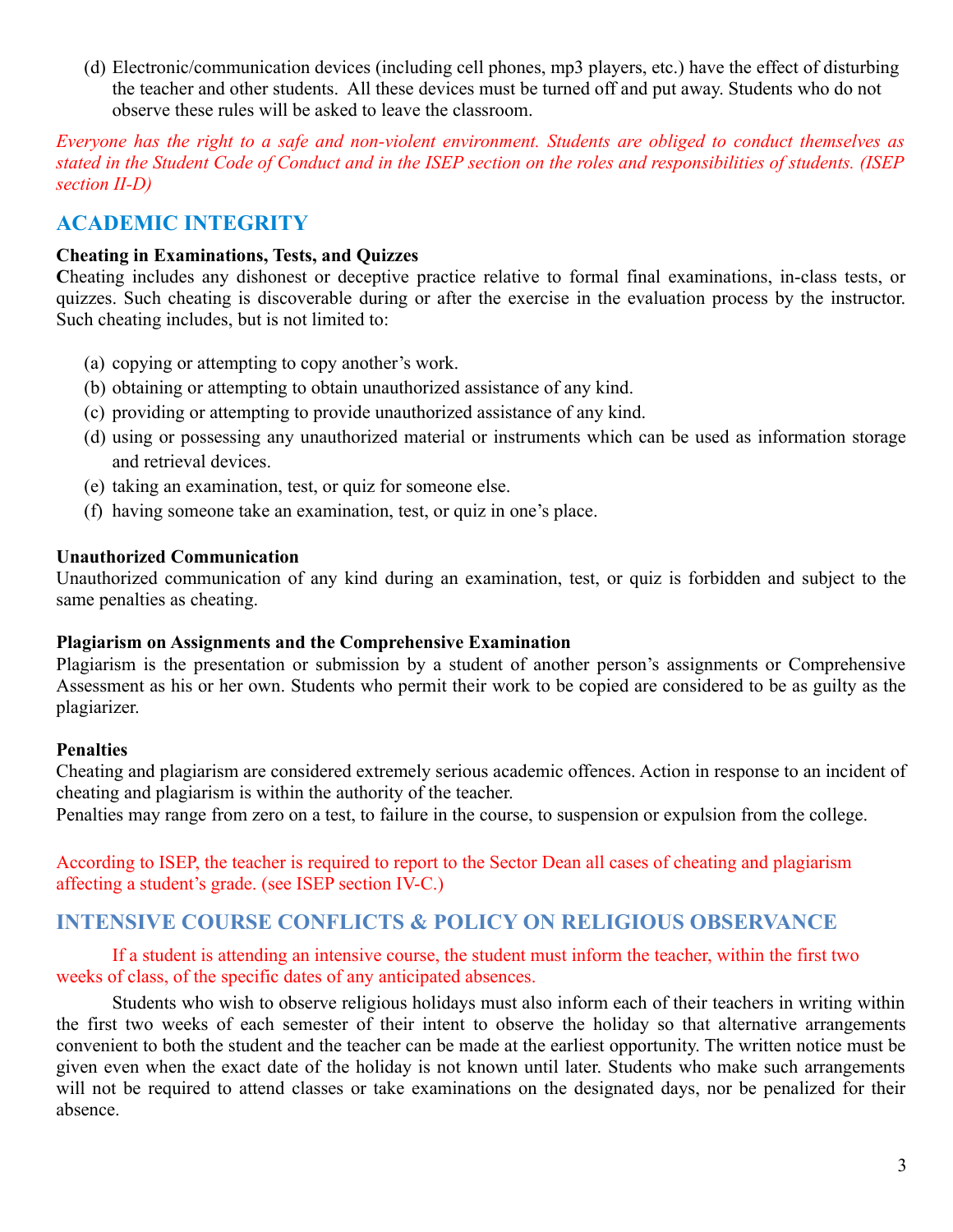*It must be emphasized, however, that this College policy should not be interpreted to mean that a student can receive credit for work not performed. It is the student's responsibility to fulfill the requirements of the alternative arrangement.*

Students who intend to observe religious holidays or who take intensive courses must inform their teachers in writing as prescribed in the ISEP Policy on Religious Observance. (ISEP Section III-D).

A form for this purpose is available at the end of this document.

# **MATH TUTORIAL ROOM**

Volunteer math teachers are available for help in room 7B.1 from 10:00 to 16:00 (Monday through Friday) and from 17:00-18:00 (Monday through Thursday).

# **COURSE CONTENT & TENTATIVE SCHEDULE**

## **Mathematics Component:**

- Empirical truth versus mathematical truth: Experiment and proof
- Geometry: The Pythagorean Theorem and proof by construction
- Number: Irrational numbers and proof by contradiction
- Infinitely many things: Prime numbers
- Infinitely small things: Calculus
- Geometry again: Euclidian and non Euclidean Geometry
- Many infinities: Cantor
- The foundations: Peano, Hilbert, Russell, and Gödel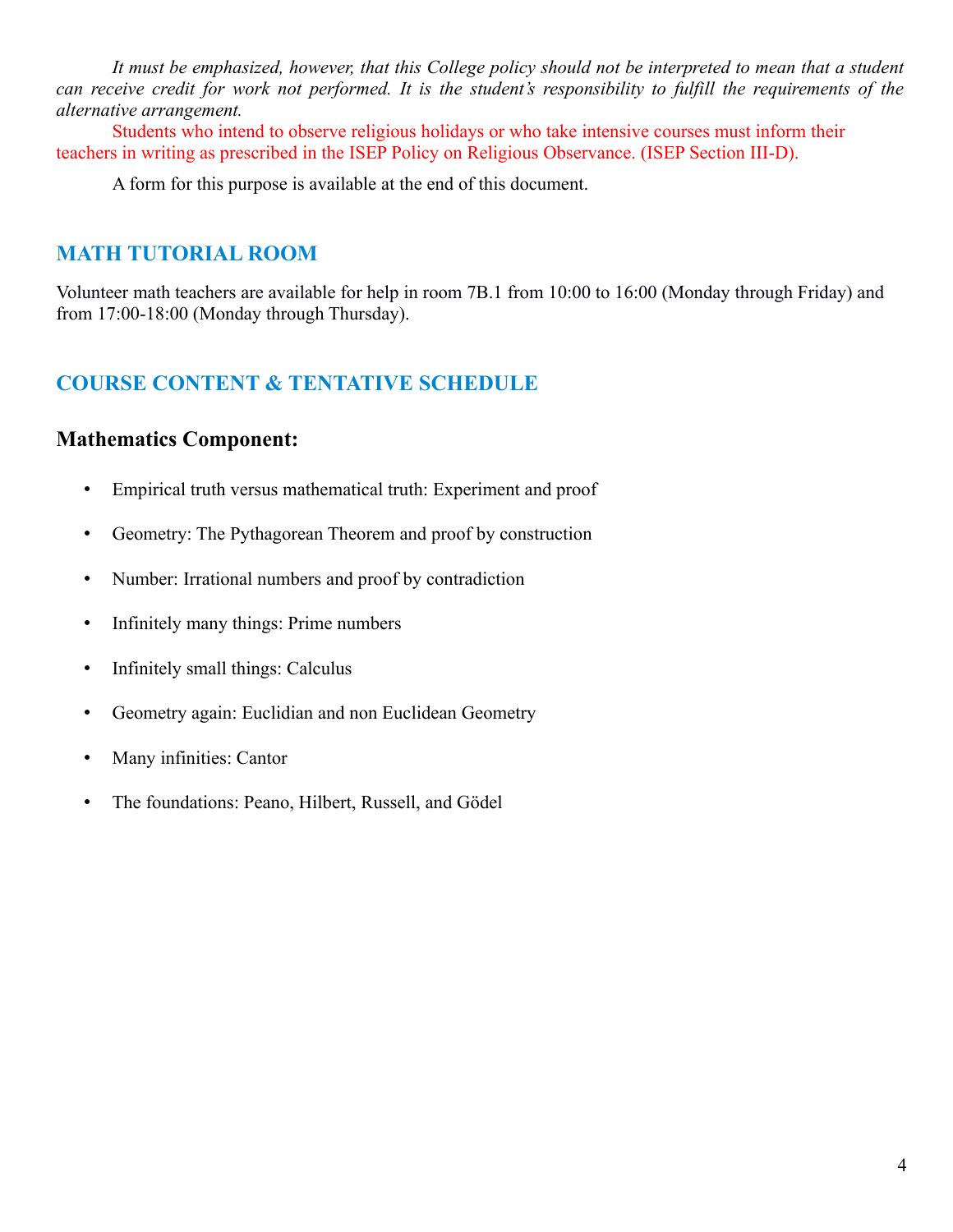# **Logic Component:**

| Logic in Philosophy, Sciences, Mathematics & Liberal Arts<br>Introduction to Logic    | (week $l$ )  |  |
|---------------------------------------------------------------------------------------|--------------|--|
| Logic Definitions (statements, arguments, premises, conclusions, )<br>Inductive Logic | (week 2)     |  |
| Deductive Logic (valid and sound arguments, )                                         | (week 3)     |  |
| Propositional Logic                                                                   |              |  |
| <b>Symbolizing Arguments</b>                                                          |              |  |
| <b>Truth-Functional Connectives</b><br>٠                                              | (week $4$ )  |  |
| Truth Tables of Arguments<br>$\bullet$                                                |              |  |
| Tautologies, Contradictions, and Contingent Arguments<br>$\bullet$                    | (week $5)$   |  |
| Logical Equivalence, Converse and Contra-positive<br>$\bullet$                        |              |  |
| <b>Natural Deduction</b><br>$\bullet$                                                 | (week 7)     |  |
| $-$ proofs                                                                            |              |  |
| $-$ sub-proofs                                                                        |              |  |
| - proof by contradiction                                                              |              |  |
| Predicate Logic                                                                       | (week $10$ ) |  |
| Quantifiers                                                                           |              |  |
| <b>Symbolizing Arguments</b>                                                          |              |  |
| Multiple Quantifiers, Negations, Equality<br>$\bullet$                                | (week $11$ ) |  |
| Vacuous Truth<br>$\bullet$                                                            |              |  |
| Uniqueness<br>$\bullet$                                                               |              |  |
| <b>Bound Variables</b><br>$\bullet$                                                   |              |  |
| <b>Natural Deduction</b><br>$\bullet$                                                 | (week $12$ ) |  |
|                                                                                       |              |  |